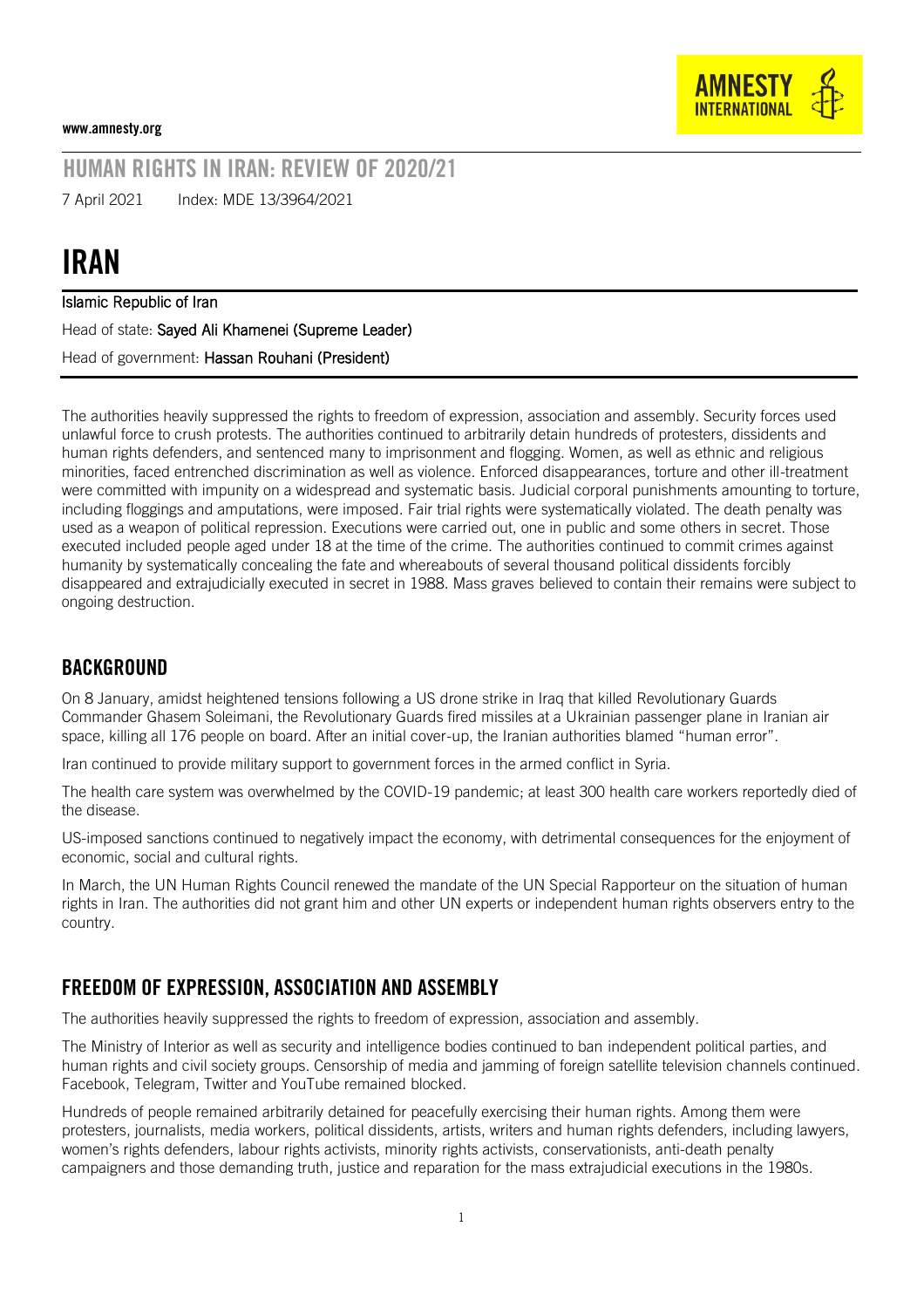Hundreds of prisoners of conscience were excluded from pardons and temporary releases. Political dissidents Mehdi Karroubi, Mir Hossein Mousavi and Zahra Rahnavard remained under arbitrary house arrest without charge or trial.

Throughout the year, the authorities unlawfully closed the businesses or froze the bank accounts or assets of numerous journalists working with independent media outlets outside Iran, and of human rights defenders and their families. They also subjected the children, older parents and other family members of protesters, journalists and human rights defenders to intimidation, interrogation or arbitrary arrest and detention in reprisal for their relatives' journalistic or human rights work or their participation in protests.

In January, security forces used unlawful force, including firing pointed pellets from airguns, rubber bullets and tear gas, and using pepper spray, to disperse peaceful protesters demanding justice for the Ukrainian plane crash victims. They also kicked, punched and beat protesters and carried out scores of arbitrary arrests.<sup>1</sup>

In January and February, to quash independent reporting in the run-up to parliamentary elections, the authorities targeted journalists for arbitrary arrest and detention, house searches and interrogations.

The authorities took measures to stop independent reporting on COVID-19 and silence criticism about their handling of the pandemic. The Ministry of Culture and Islamic Guidance ordered media and journalists to use only official sources and statistics in their reporting. Cyber police established a special task force to tackle "cyber rumours" and "fake news" related to COVID-19 on social media; and scores of journalists, social media users, health care workers and others were arrested, summoned for questioning or given warnings. In April, Rahim Yousefpour, a doctor from Saqqez, Kurdistan province, was charged with "spreading propaganda against the system" and "disturbing public opinion" for his Instagram posts about COVID-19.

#### TORTURE AND OTHER ILL-TREATMENT

Torture and other ill-treatment remained widespread and systematic, especially during interrogation.

Iran's police, intelligence and security forces, and prison officials subjected detainees to prolonged solitary confinement, beatings, floggings, stress positions, forced administration of chemical substances and electric shocks.<sup>2</sup> Prison and prosecution authorities also deliberately denied prisoners of conscience and other prisoners held for politically motivated reasons adequate health care.<sup>3</sup>

The Penal Code continued to provide for corporal judicial punishments amounting to torture, including flogging, blinding, amputation, crucifixion and stoning.

At least 160 people were sentenced to flogging, according to the Abdorrahman Boroumand Center, for theft and assault as well as for acts that are protected under international human rights law, such as participating in peaceful protests, engaging in extramarital or consensual same-sex relationships and attending mixed-gender parties. In many cases, flogging sentences were carried out.

In one prison alone in Urumieh, West Azerbaijan province, at least six people were at risk of amputation.

Several men died in custody in suspicious circumstances, with photo and video evidence indicating that at least two of them were tortured before their deaths, including a juvenile offender who died in April.

#### RIGHT TO HEALTH

#### **Prisoners**

Conditions in many prisons and detention facilities remained cruel and inhuman. Prisoners suffered from overcrowding, limited hot water, unsanitary conditions, inadequate food and drinking water, insufficient beds and bathrooms, poor ventilation and insect infestations, placing them at greater risk of COVID-19.

Between February and May, the authorities temporarily released around 128,000 prisoners and pardoned another 10,000 in response to COVID-19. Official letters leaked in July revealed that the Ministry of Health ignored repeated requests from the Prisons Organization for additional resources, including disinfectant products and medical and protective equipment. Some prisoners complained about the authorities' improper use of bleach to disinfect surfaces, exacerbating poor air quality and leading to severe coughs, chest tightness and asthma attacks.

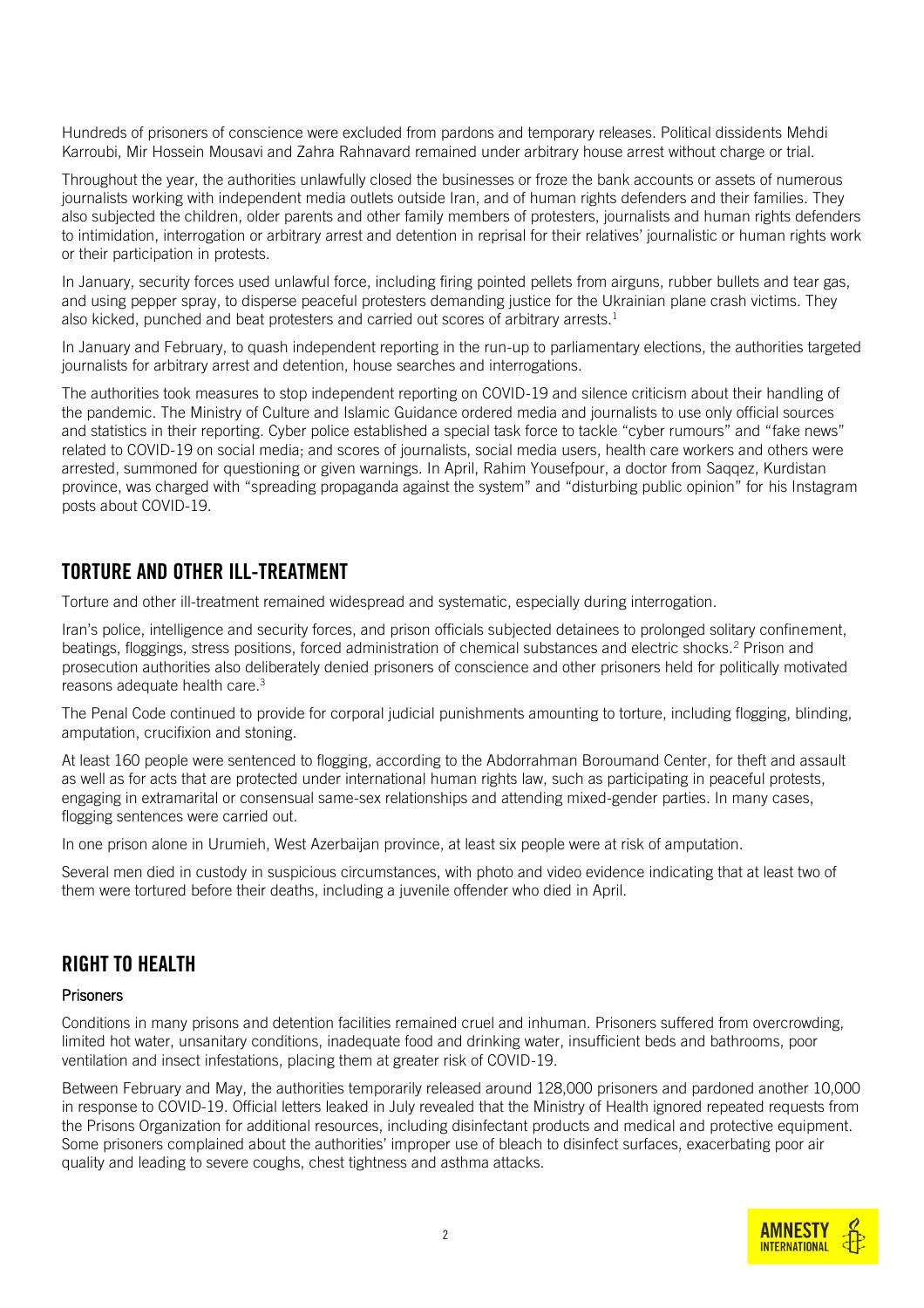In March and April, prisoners across the country waged hunger strikes, protests and riots to protest the authorities' failure to protect them from COVID-19. Authorities responded with unlawful force, resorting to beatings and firing live ammunition, metal pellets and tear gas to suppress protests. As a result, on 31 March, in Sheiban prison in Ahvaz, Khuzestan province, several Ahwazi Arab prisoners were killed and many others were injured.

#### ENFORCED DISAPPEARANCES

Authorities subjected many detainees, including prisoners of conscience, to enforced disappearance, holding them in undisclosed locations and concealing their fate and whereabouts from their families. The authorities continued the pattern of executing members of ethnic minorities on death row in secret and concealing the whereabouts of their bodies, thereby subjecting their families to the ongoing crime of enforced disappearance.

Several Ahwazi Arab prisoners remained forcibly disappeared.

The authorities continued to commit the crime against humanity of enforced disappearance by systematically concealing the fate and whereabouts of several thousand political dissidents who were forcibly disappeared and extrajudicially executed in secret in 1988 and destroying unmarked mass gravesites believed to contain their remains.

Security and intelligence forces threatened victims' families with arrest if they sought information about their loved ones, conducted commemorations or spoke out.

## UNFAIR TRIALS

Fair trial rights were systematically violated in the criminal justice system.

Authorities continued to systematically deny individuals facing national security-related charges access to a lawyer at the investigation stage. In some cases, access was even denied at trial. Some defendants were tried in their absence because authorities failed either to notify them of their trial dates or transfer them from prison to court.

Many trials took place behind closed doors. Revolutionary Court judges showed hostility towards defendants during court proceedings and treated the accusations of intelligence and security bodies as preestablished facts.

Forced "confessions" obtained under torture and other ill-treatment were broadcast on state television prior to trials and were consistently used as evidence by courts to issue convictions, even when defendants retracted them.

Convictions and sentences were often upheld on appeal without hearings taking place.

Courts frequently refused to provide those convicted of national security charges with a copy of written judgments.

#### DISCRIMINATION AND VIOLENCE AGAINST WOMEN AND GIRLS

Women continued to face entrenched discrimination in law, including in relation to marriage, divorce, employment, inheritance and political office.

The "morality" police and vigilantes, enforcing the country's discriminatory and degrading forced veiling laws, continued to subject millions of women and girls to daily harassment and violent attacks amounting to torture and other ill-treatment. Several women's rights defenders remained in prison for campaigning against forced veiling.

The authorities failed to criminalize domestic violence, marital rape, early and forced marriage and other gender-based violence against women and girls, which remained widespread.

The legal age of marriage for girls stayed at 13, and fathers and grandfathers could obtain permission from courts for their daughters to be married at a younger age. According to official figures, about 30,000 girls under the age of 14 are married every year.

The authorities failed to take steps to end impunity for men who kill their wives or daughters and to ensure accountability proportionate to the severity of these crimes.

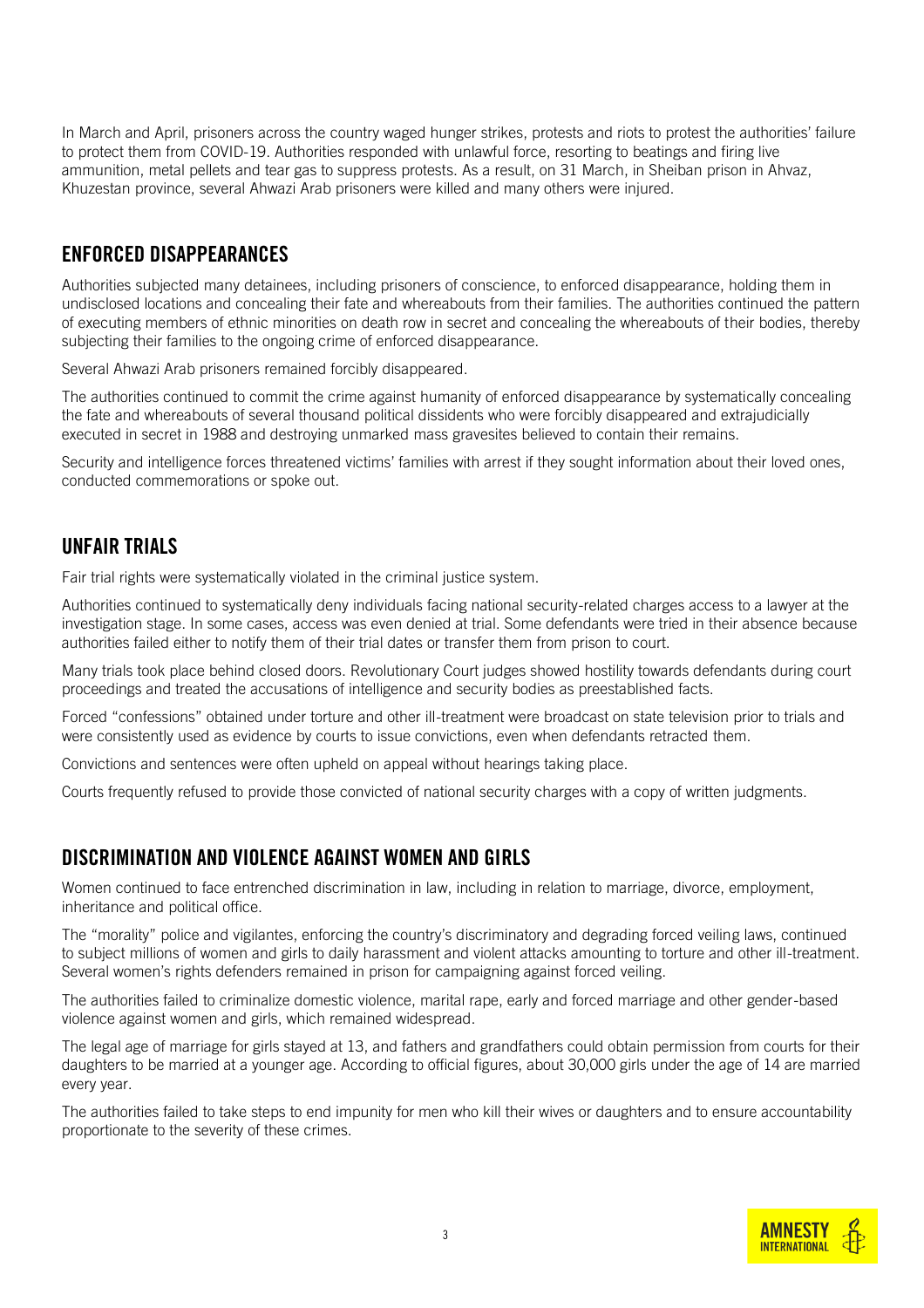In June, the Guardian Council approved a new law for the protection of children, but which did not contain protections against so-called honour killings, child marriage and marital rape.

The government continued its review of the long-standing bill aimed at protecting women against violence. The delay was attributed to changes made by the judiciary during its review, which considerably weakened protections.

#### **DISCRIMINATION**

#### Ethnic minorities

Ethnic minorities, including Ahwazi Arabs, Azerbaijani Turks, Baluchis, Kurds and Turkmen faced entrenched discrimination, curtailing their access to education, employment, adequate housing and political office. Continued underinvestment in minority-populated regions exacerbated poverty and marginalization. Despite repeated calls for linguistic diversity, Persian remained the sole language of instruction in primary and secondary education.

Members of minorities who spoke out against violations or demanded a degree of regional self-government were subjected to arbitrary detention, torture and other ill-treatment. The authorities criminalized peaceful advocacy of separatism or federalism and accused minority rights activists of threatening Iran's territorial integrity.

Several Azerbaijani Turkic activists were sentenced to imprisonment and flogging in connection with the November 2019 protests and peaceful activism on behalf of the Azerbaijani Turkic minority, and two had their flogging sentences carried out.

Ahwazi Arabs reported that the authorities restricted expressions of Arab culture, including dress and poetry.

Iran's border guards continued to unlawfully shoot scores of unarmed Kurdish *kulbars* who work, under cruel and inhumane conditions, as cross-border porters between the Kurdistan regions of Iran and Iraq, killing at least 40 men and injuring dozens of others, according to Kurdish human rights organizations.

Many Baluchi villagers in the impoverished province of Sistan and Baluchestan were denied their right to sufficient, physically accessible and safe water due to particularly poor infrastructure. They were forced to rely on unsafe sources of water such as rivers, wells, ponds and water pits inhabited by crocodiles for drinking and domestic use. Several people, including children, drowned while fetching water, including an eight-year old girl from Jakigoor village where the water supply was cut for a week in August. Some local officials blamed victims for failing to take precautions. Many residents in the province also experienced poor access to electricity, schools and health facilities due to under-investment.

#### FREEDOM OF RELIGION AND BELIEF

Freedom of religion and belief was systematically violated in law and practice. The authorities continued to impose on people of all faiths, as well as atheists, codes of public conduct rooted in a strict interpretation of Shi'a Islam. The authorities refused to recognize the right of those born to Muslim parents to convert to other religions or become atheists, with individuals seeking to exercise this right risking arbitrary detention, torture and the death penalty for "apostasy."

Only Shi'a Muslims were allowed to hold key political positions. Members of religious minorities, including Baha'is, Christians, Gonabadi Dervishes, Yaresan (Ahl-e Haq) and converts from Shi'a Islam to Sunni Islam or Christianity faced discrimination, including in education and employment, as well as arbitrary arrest and imprisonment, torture and other illtreatment for practising their faith.

In October, a Christian man was flogged 80 times in Bushehr province for drinking Holy Communion wine.

Followers of the Erfan-e Halgheh spiritual doctrine were arbitrarily detained. The authorities continued to commit widespread and systematic human rights violations against members of the Baha'i minority, including forcible closure of businesses, confiscation of property, bans on employment in the public sector, denial of access to higher education and hate speech campaigns on state media.

Raids on house churches persisted.

Sunni Muslims continued to face restrictions on establishing their own mosques.